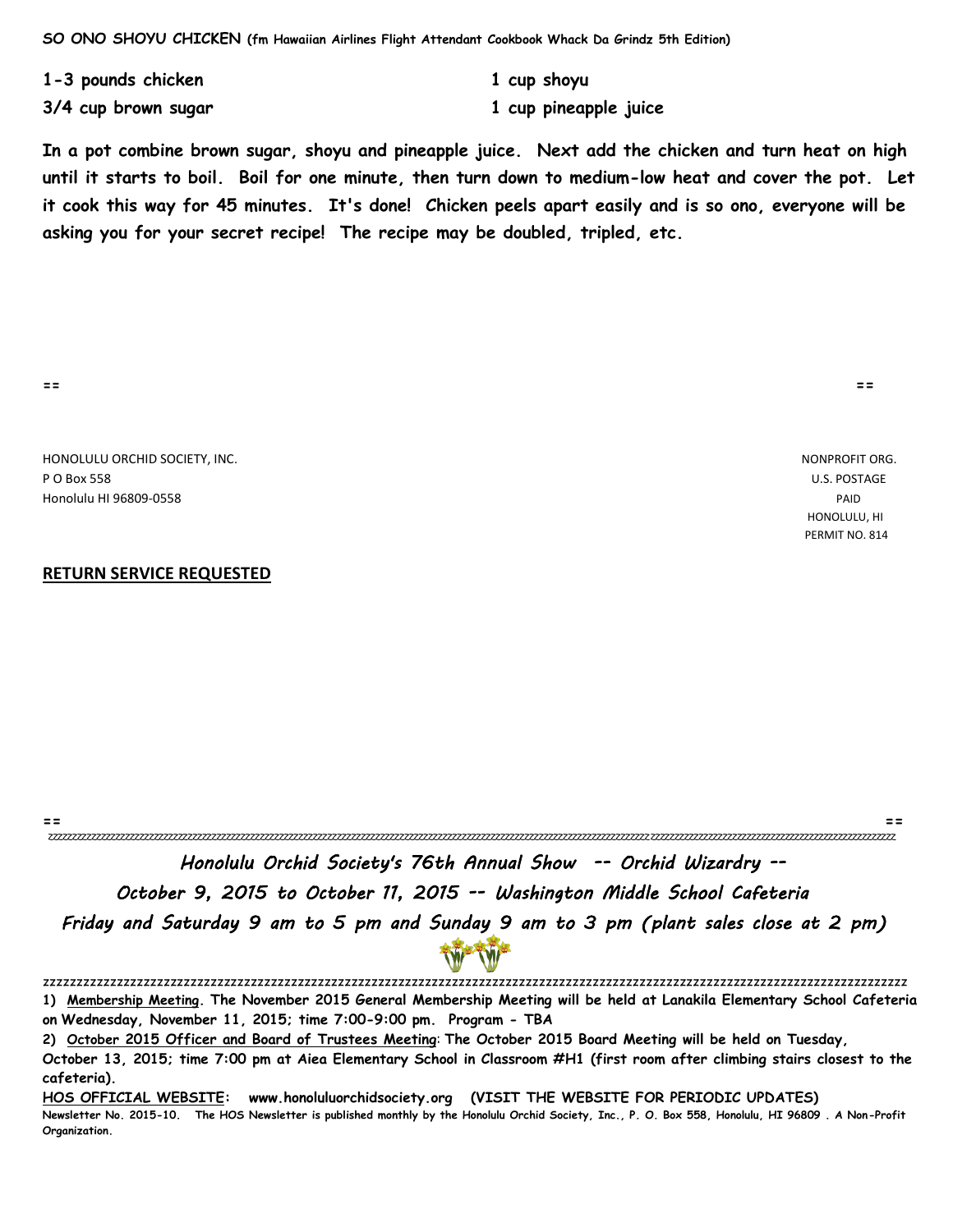## **HONOLULU ORCHID SOCIETY MONTHLY NEWSLETTER No. 2015-10**

HOS GENERAL MEETING

 Date: **Wednesday, October 14, 2015** Time/Place: 7:00 - 9:00 p.m., Lanakila Elementary School Cafeteria Program: **"Repotting Orchids with Different Materials"** Speaker**: Walter Hiraishi** 

**The speaker for the October 14th meeting will be Walter Hiraishi. Walter is an old time orchid grower and a very active member and officer with the Windward Orchid Society. He will demonstrate how he uses unusual materials such as grape wood, milo and cinders for growing orchids.**

**The Wednesday meeting will commence at 7:00 PM in the Lanakila Elementary School Cafeteria. Guests are more than welcome. There is ample free parking in front of the Cafeteria. Refreshments will be served.**

Reminder to all who bring refreshments -- please tell our Refreshment Committee Rep your name and what you brought to share when you drop off your item at the refreshment table. Much appreciated!

**MAHALO NUI LOA**. Mahalo Roy Tokunaga for your informative presentation of "Growing, Blooming & Grooming Your Orchid Plants for the HOS Show. Valueable information to all who were present. Members and guests were also pleased with their purchases of the plants you brought in for sale.

Mahalo to the following members and Refreshment Committee who brought in a great assortment of goodies to share with those in attendance at our September meeting - **Sherry & Calvin Abe** - Donut Holes; **Reece Kilbey** - Blueberry Strudel; **Ruth Chun** -Broccoli Salad; **Doris Taitano** - Boiled Peanuts; **Carol De Witt** - Butta Mochi & Island Lava Passion Fruit Kookies; **Ron Yamauchi** - Gon Lo Mein; **Linda Inouye & Brad Lau** - Sliced Ham; **Kathy Sakuda** - Italian Meats wrapped around Mozzarella Cheese & Crackers; **Williette Wong** - Cocoa Mochi; **Walter Wong** - Char Siu Manapua; **Beaudine Ma** - Shortbread Cookies; **June Yokomoto** - Fresh Grapes; **JoAnn & Bob Higuchi** - Mini Chocolate Eclairs; **Charlotte Yamamoto** - Coconut Kanten; Anonymous - Fresh Cantaloupe and **Refreshment Committee** - Turkey Sandwiches, Watermelon, POG Nectar and Water. Your donations are truly appreciated!

### **September 2015 Culture Awards**

**1st Place: Onc. Sharry Baby 'Sweet Fragrance'; Owner: Brad Lau 2nd Place: Hwra. Lava Burst 'Puanani' AM AOS; Owner: Beaudine Ma 3rd Place: C. Caudebec 'Marty's Orchids'; Owner: Ken & Aileen Ching** 

#### **RESERVE THIS DATE ON YOUR CALENDAR ....**

**The 2016 Officers and Board of Trustees will be sworn into office at the Honolulu Orchid Society's 2016 first Annual Business & General Membership Meeting and Installation Banquet. The meeting and banquet will be at the Fort Shafter Hale Ikena Restaurant on Sunday, January 17, 2016. We look forward to the membership attending, so keep this date open and look for reservation information in the future.**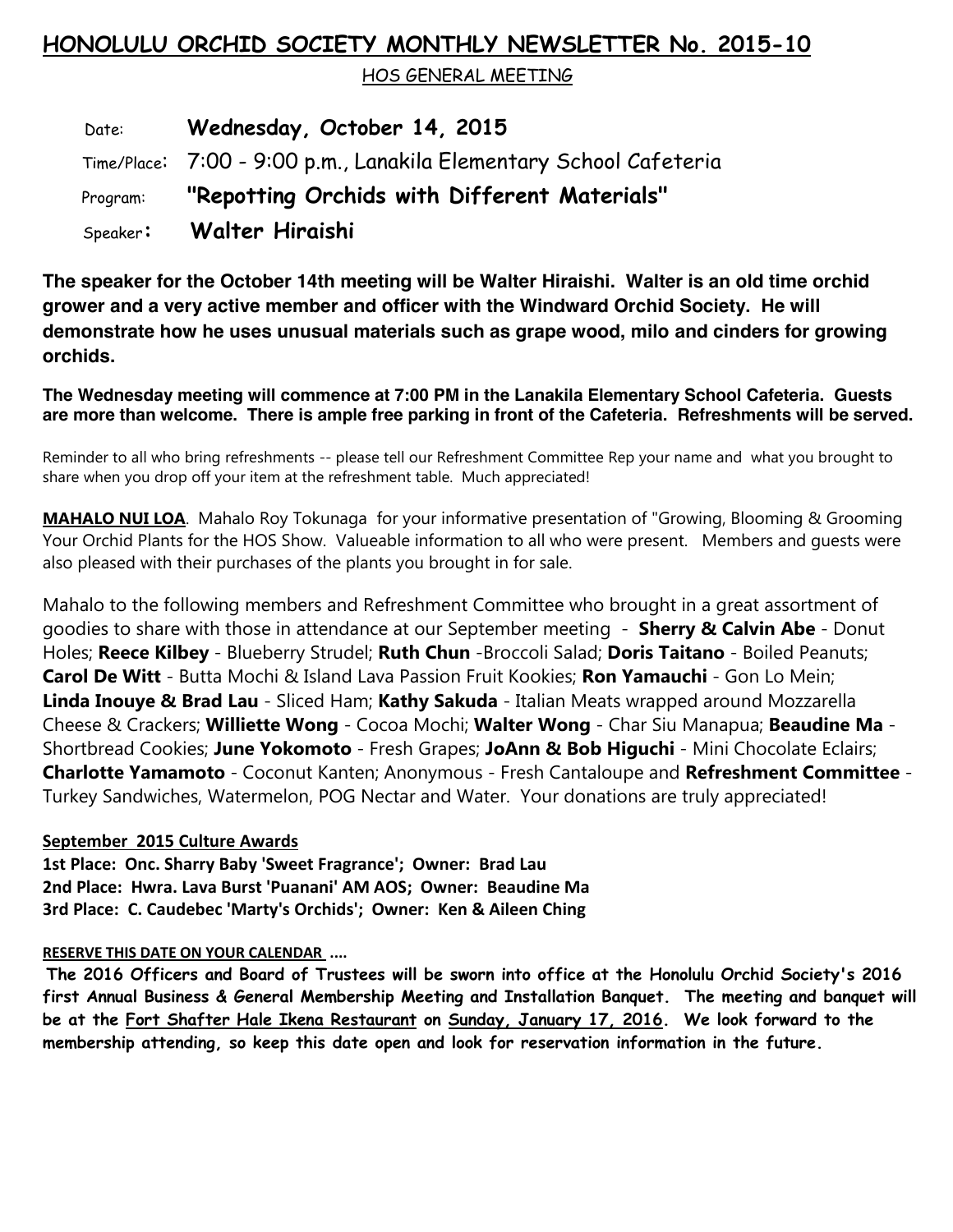

# Honolulu Orchid Society "Orchid Wizardry" Show. It

begins next week . School is out and the Washington Middle School Cafeteria will be transformed by the various participating orchid societies into an Orchid Wizardry! How exciting!!!

**Members, for the last time of calendar year 2015, support your orchid society by providing your blooming orchid plants, greeneries to fill-in open spaces of the display, props, and physical labor and time to help set up and break down our display for the following show.**

**The Honolulu Orchid Society's will be celebrating its 76th Orchid Show @ Washington Middle School Cafeteria, 1633 South King Street, Honolulu, HI on Friday through Sunday, October 9-11, 2015. Williette Wong and Ben Sills are co-chairing this year's show and display.**

## Admission to the show is FREE!

**The show opens on Friday, October 9, 2015 and Saturday, October 10, 2015 from 9:00 am to 5:00 pm and on Sunday, October 11, 2015 from 9:00 am to 3:00 pm (plant sales close at 2:00 pm). Admission is FREE. Ample parking is available with easy access from South King Street, just before the school's basketball court area that is next to Zippy's. Orchid Culture Lectures are as follows:** 

| Friday, October 9, 2015  | - 11:00 am - General Orchid Culture - Speaker: Edwin Oka                                   |
|--------------------------|--------------------------------------------------------------------------------------------|
|                          | - 2:00 pm - Honohono Orchid Culture - Speaker: Mel Waki                                    |
|                          | Saturday, October 10, 2015   – 11:00 am – Dendrobium Orchid Culture - Speaker: Roy Andrade |
|                          | - 2:00 pm - Cattleya Orchid Culture - Speaker: Scot Mitamura                               |
| Sunday, October 11, 2015 | - 11:00 am - Honohono Orchid Culture - Speaker: Calvin Kumano                              |

**Plant Registration and set up of displays will be on Thursday, October 8, 2015 from 9:00 am to 3:00 pm.** 

**We need your help in setting up so please hang out with us on Thursday, October 8, 2015 between 11:00 am and 3:00 pm when you bring in your blooming plants for the HOS Display. Lunch will be provided to those helping with the set up. Register your plants too. Greeneries and pele's hair and "wizardry" props are needed to fine tune the appearance of our display and are welcomed by the Show Committee. Make sure you put your name on any props you bring. Breaking down of the display is on Sunday, October 11, 2015 at 3:00 pm.**